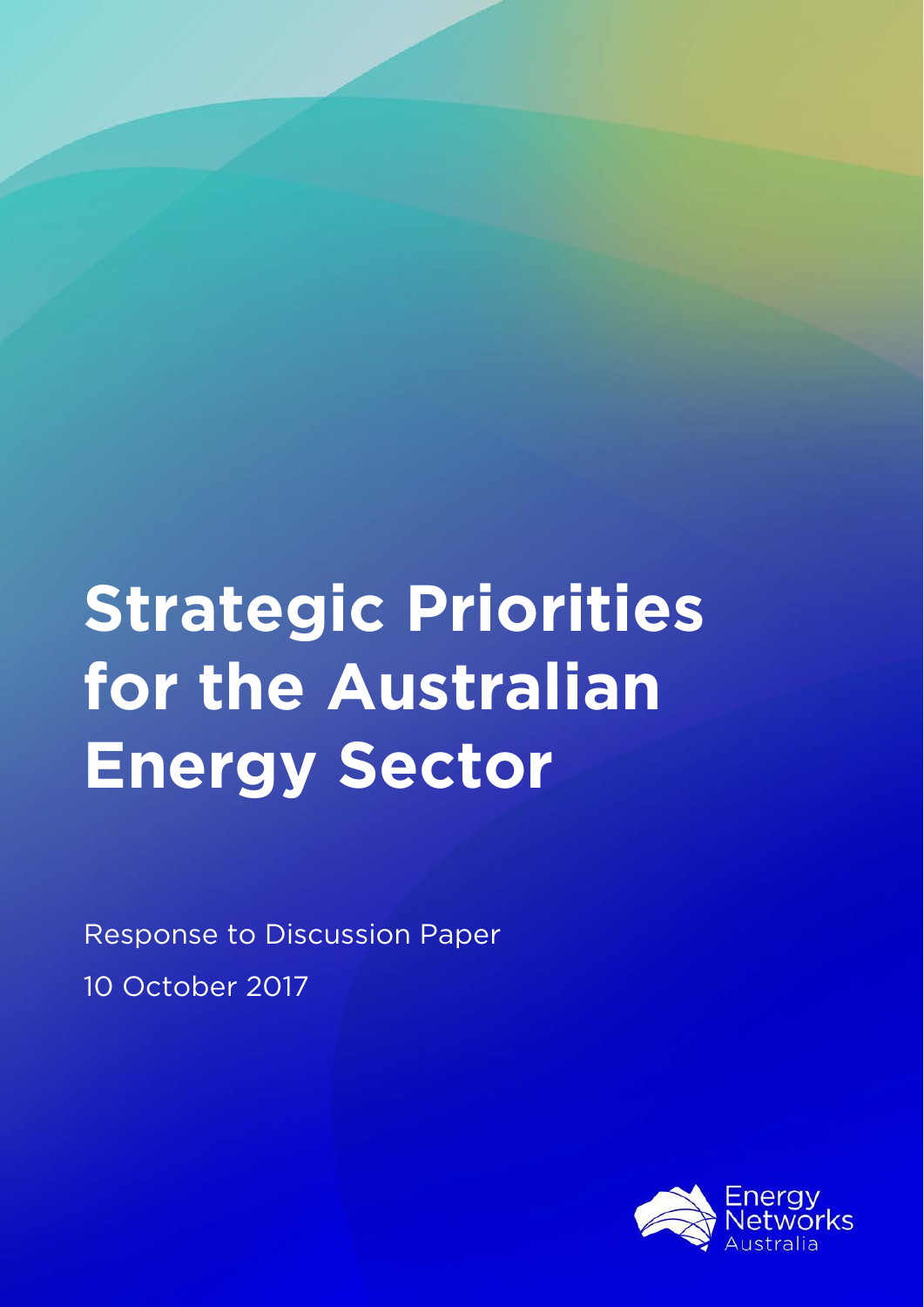

## **Contents**

| Overview                                    | 3  |
|---------------------------------------------|----|
| Energy Network Transformation Roadmap       | 4  |
| The links between energy market issues      | 4  |
| Consumers                                   | 5  |
| Integration of energy and emission policies | 6  |
| <b>System Security and Reliability</b>      | 8  |
| Effective Markets                           | 9  |
| <b>Networks</b>                             | 11 |
| Gas                                         | 13 |
| Governance                                  | 13 |
|                                             |    |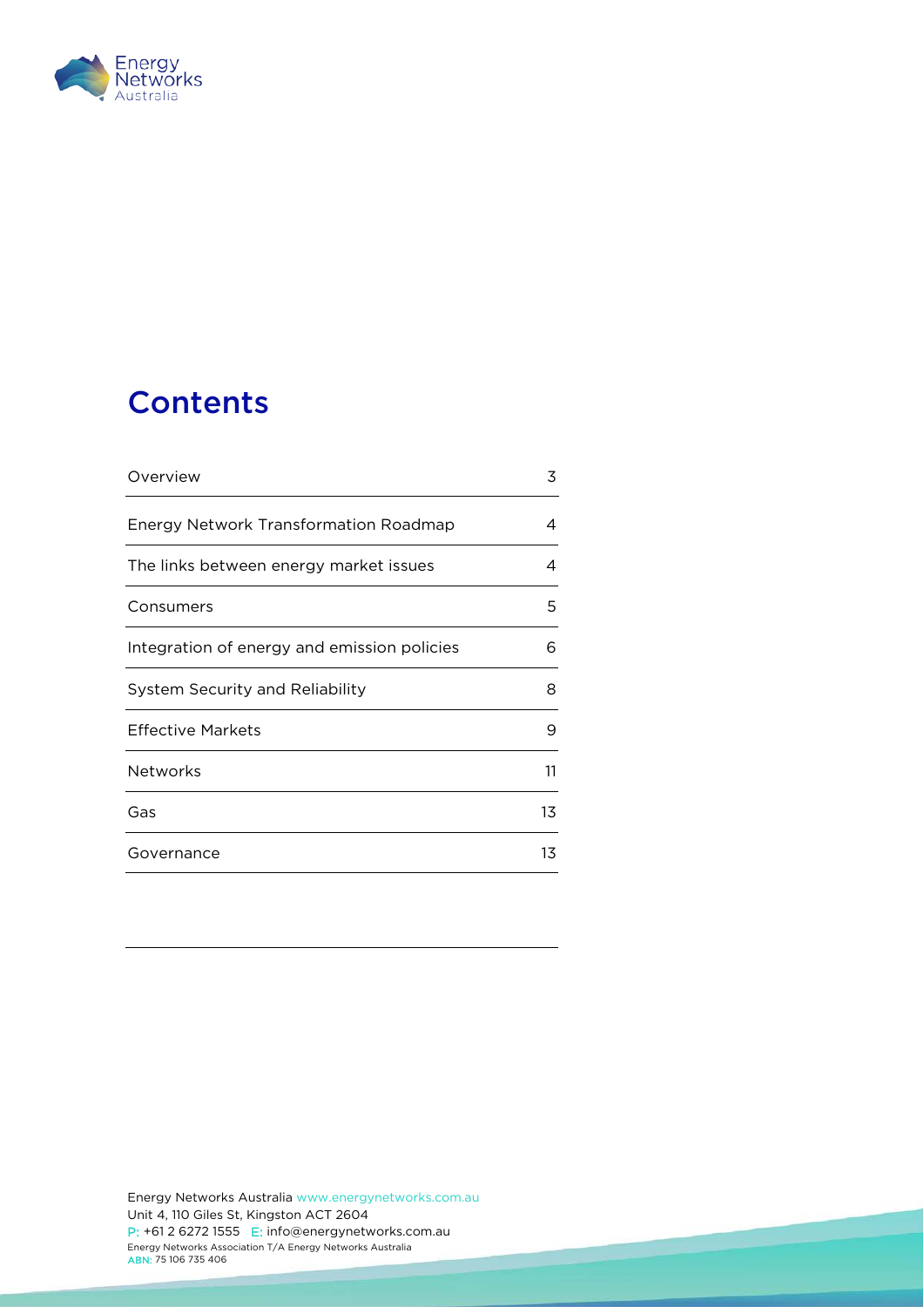

## <span id="page-2-0"></span>**Overview**

Energy Networks Australia welcomes this opportunity to make a submission to the Australian Energy Market Commission's (AEMC's) *Strategic Priorities for the Australian Energy Sector Discussion Paper.*

Our Association represents Australia's energy grid supporting all Australian customers with over 900,000 km of electricity transmission and distribution lines and almost 90,000 km of gas distribution mains.

Energy Networks Australia was supportive of the recommendations of the *Review of Governance Arrangements for Australian Energy Markets* (the Governance Review) including the recommendation that the AEMC should prepare a major policy paper every three years containing advice on strategic direction, policy priorities and a work program.

Energy Networks Australia understands that this AEMC review will be an input into the Energy Security Board's advice to the COAG Energy Council on developing a Strategic Energy Plan.

In general, Energy Networks Australia believes it is useful for priority setting to take into account recently completed and current rule changes and reviews. However, the scope of the Terms of Reference requested that the report should cover significant current and potential challenges, risks and opportunities relating to the energy policy, regulatory or operational environment. Energy Networks Australia believes that the advice provided to the Energy Council needs to focus particularly on this forwardlooking component.

That said, Energy Networks Australia supports the AEMC's identified goals and progress measures. Many of the AEMC's identified goals align with previous reviews such as the Finkel Review and the joint Energy Networks Australia/CSIRO publication: The Electricity Network Transformation Roadmap Final Report.

The Australian electricity system has experienced historic shifts in the last five years that have seen:

- » A decoupling of energy consumption from economic growth.
- » The rise of rooftop solar PV penetration to world leading levels.
- » The loss of synchronous generation in the weakly connected system of South Australia.
- » Significant increases in renewable energy capacity affecting physical and financial markets as well as the operation of incumbent generation.

In addition to market uncertainty, the policy and regulatory environments have become increasingly less predictable in the NEM. There is strong consensus among stakeholders that a lack of an agreed national approach can undermine stable and enduring policy and threatens outcomes for customers. This has been evidenced in:

» poorly integrated carbon and energy policy;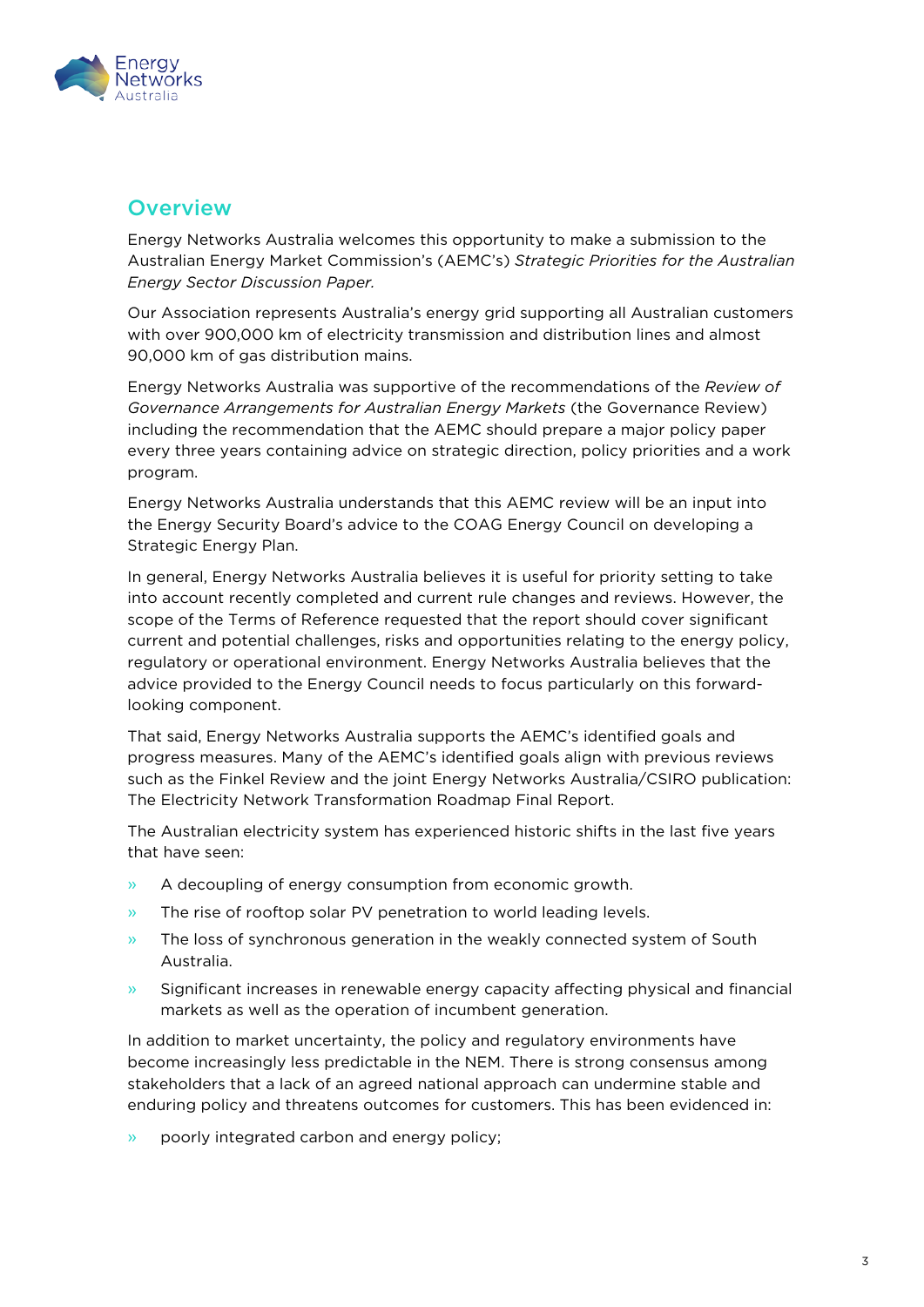

l

- » multiple and overlapping policy reviews on similar issues;
- » inconsistent State and Federal Government frameworks; and
- » inaction or inconsistent implementation of agreed COAG Energy Council reforms.

## <span id="page-3-0"></span>Energy Network Transformation Roadmap

Australian energy networks have collaborated with the national science agency, CSIRO, in the landmark study, the Electricity Network Transformation Roadmap. The two-year analysis produced a comprehensive transition plan for the electricity grid to *keep the lights on, bills affordable and decarbonise electricity.* This Roadmap is to help guide network businesses to an efficient and timely transformation. The Roadmap focuses on improving consumer outcomes during the transition.

The Key Concepts Report for the Electricity Network Transformation Roadmap<sup>[1](#page-3-2)</sup> identified measures, which could see 10 million participants using the grid as a platform for energy exchange, customers saving over \$414 per year on average, total savings of \$101 billion in system expenditure and zero net emissions for the electricity sector by 2050.

The Roadmaps analysis found that coordinated, timely action to changes in the energy system can deliver more choice and control for Australian energy customers, while maintaining system security and meeting international climate change commitments. In fact, CSIRO's analysis confirmed that Australia's electricity sector could exceed its share of current national carbon abatement targets, achieving 40% below 2005 levels by 2030. The analysis also suggested it is possible for the electricity sector to maintain a reliable, stable grid while achieving zero net emissions by 2050, in line with the aspiration of the Conference of the Parties (COP 21 Paris Agreement – December 2015) to the United Nations Framework Convention on Climate Change.

Realising these opportunities relies on strengthening NEM institutions and markets in which investors – whether they are utilities, new innovators or households – can make decisions without unnecessary policy risk.

Our submission focusses on the AEMC's Discussion Paper's main chapters.

## <span id="page-3-1"></span>The links between energy market issues

With regards to Chapter 3 on the links between energy market issues Energy Networks Australia considers that the links between energy market issues needs to be broadened to be more focussed toward the important links to whole of system security and reliability.

Energy Networks Australia suggests that the AEMC's approach shows a reliance on market based responses for energy security within the broad parameters specified in

<span id="page-3-2"></span><sup>1</sup> CSIRO and Energy Networks Australia 2016, Electricity Network Transformation Roadmap :Key Concepts Report (Roadmap)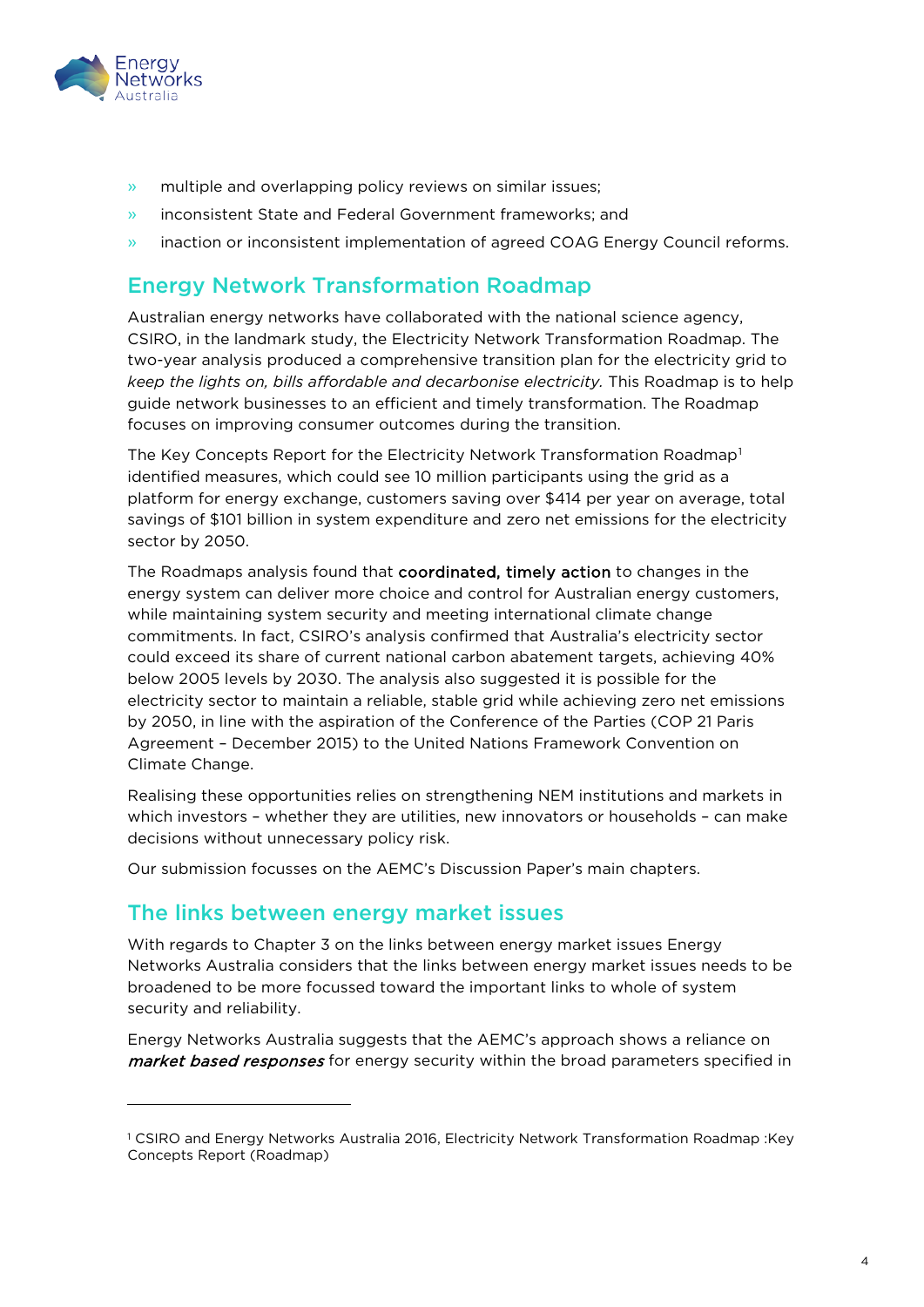

Reliability Standard & Settings as opposed to a broader focus on system wide interrelationships addressing system reliability and security.

Energy Networks Australia notes that one of the Finkel Review's key recommendations was for greater strategic planning of transmission infrastructure in Australia, including a new planning mechanism to allow for the efficient development and connection of new Renewable Energy Zones. These zones are gaining international prominence as a transmission-planning tool to enable the "scale up" of penetration of solar, wind, and other resources on the grid.

The Panel also proposed AEMO and Transmission Network Service Providers (TNSPs) develop an Integrated Grid Plan. The first plan is due to be released by mid-2018 and should "determine the optimal transmission network design to enable the connection of renewable energy resources, including through inter-regional connections."

Energy Networks Australia notes that it is important that the pursuit of financial markets outcomes properly consider the physical elements supporting the system.

## <span id="page-4-0"></span>Consumers

Concerning Chapter 4 on Consumers, Energy Networks Australia supports the AEMC's identified goals of:

- » efficient pricing and affordability;
- » accessible information;
- » engagement and participation and
- » protections.

With regard to the ability of consumers to choose the best plan for their circumstances, Energy Networks Australia suggests that further enhancements of the Australian Energy Regulator's (AER's) Energy Made Easy comparator website may be helpful.

Currently, customers may have difficulty understanding factors such as controlled load and peak load. New retailer offerings, such as flat subscription fees and energy passes, as well as the move from single rate to time of use metering can further complicate the comparison. Additional factors include varying solar feed-in tariffs and in the future may include payment rates for selling excess electricity to retailers or aggregators.

The multitude of options can make it very difficult for consumers to make the best choice for their circumstances. This situation is further exacerbated if the consumer does not have access to or ability to use the internet or speaks English as a second language.

For many years, consumer groups and other stakeholders have advocated a thorough and inter-jurisdictional review of energy assistance programs available in different States and Territories. Every State and Territory has its own energy assistance programs. These programs would benefit from being standardised across jurisdictions,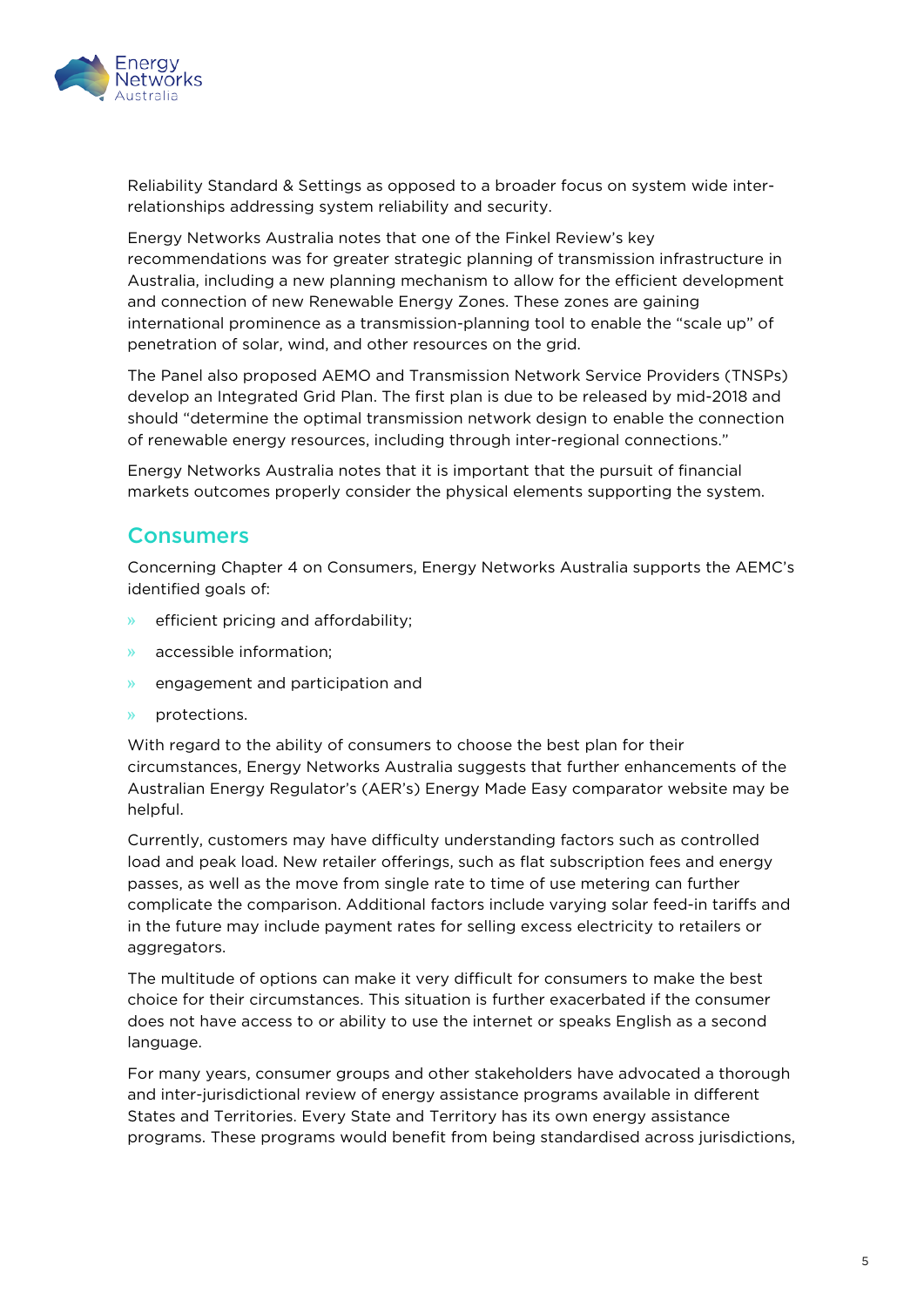

being appropriately means tested and being administered by the Australian Government, on behalf of the States and Territories, through the tax and transfer system. Eligibility for assistance should be automatic for those whose income qualifies them for assistance. Customers should not have to apply. The amount of assistance available should take into account factors such as household size and the number of dependents.

Energy Networks Australia supports the Finkel Review recommendation that the COAG Energy Council should engage with relevant portfolio areas including housing, and with state, territory and local governments, to identify:

- » opportunities to accelerate the roll out of programs that improve access by low income households to distributed energy resources and improvements in energy efficiency; and
- » options for subsidised funding mechanisms for the supply of energy efficient appliances, rooftop solar photovoltaic and battery storage systems for low-income consumers.

We note that a number of State Governments have existing funding arrangements of this nature in place for low-income households. Energy Networks Australia supports both the Finkel Review and AEMC recommendations regarding improving the accessibility of information for consumers.

Energy Networks Australia notes the Finkel Review recommendation and the COAG Energy Council tasking of the AEMC to undertake a review to recommend a mechanism that facilitates demand response in the wholesale energy market. We understand that this review will be completed by mid-2018 and include a draft rule change proposal for consideration by the COAG Energy Council. Energy Networks Australia agrees that the outcomes from this review has the potential to enable consumers to benefit from their investment in distributed energy and storage technology.

## <span id="page-5-0"></span>Integration of energy and emission policies

With regard to Chapter 5 on the integration of energy and emissions policies Energy Networks Australia supports the AEMC's identified goals of:

- » a sustainable national emissions reduction strategy;
- » a coordinated emissions reduction trajectory for the national energy market; and
- » a credible long-term emissions reduction mechanism.

Energy Networks Australia advocates for the following energy and emissions policy settings:

*1. Australia's response to climate change should be integrated with energy policy and measures should be built in to ensure implementation is 'followed through'.* 

Energy and emissions (climate) policy should not be set in isolation but be integrated with the other consultation processes underway across the Australian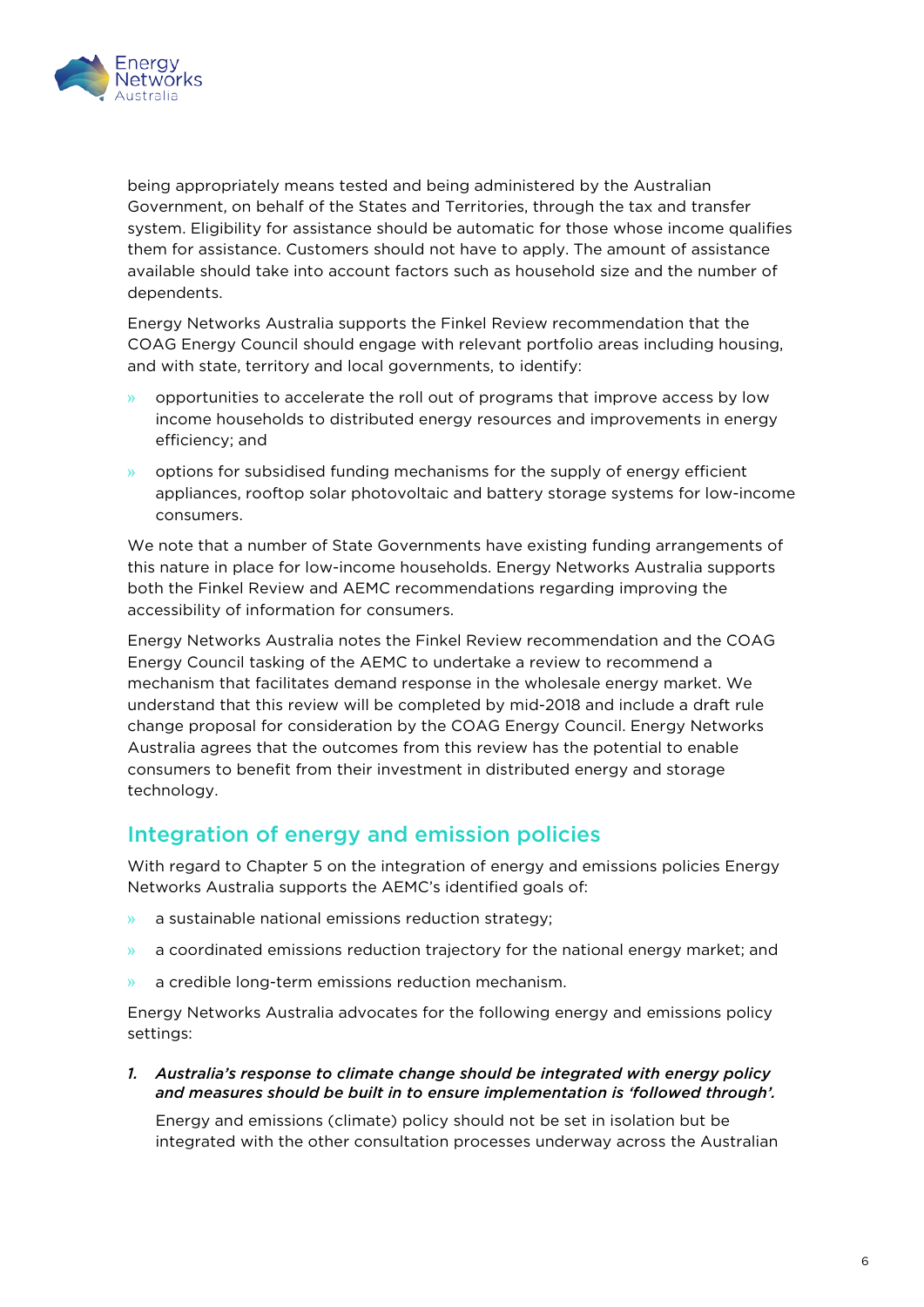

economy and consider how electricity, other energy and non-energy emissions can be reduced in an economy wide response.

#### *2. Technology neutrality and flexibility, rather than prescription will deliver better customer outcomes.*

Adopting a technology neutral approach to carbon reductions provides the lowest impact to customers.

#### *3. Incentives play an important part in the energy market transformation.*

The Electricity Network Transformation Roadmap suggests a 'co-optimised' energy system could reduce average network costs by 30% below 2016 levels by 2050 and contribute to total system savings of over \$100 billion by 2050.

#### *4. There are multiple pathways to deep decarbonisation.*

The Roadmap concluded a plausible projection for meeting wholesale energy requirements and achieving zero net emissions by 2050 in which there is a primary role for storage in balancing the output of intermittent variable renewable energy. While battery storage is forecast to provide the dominant new source of energy balancing, a diversity of potential solutions exist which could be employed as alternative options while still achieving zero net emissions including:

- » renewables diversity (technological and geographical)
- » pumped hydro storage
- » co- and tri-generation
- » power to gas hydrogen storage
- » concentrated solar thermal generation or gas-fired generation supported by carbon capture and storage (CCS) technology
- » firm (dispatchable) renewable capacity
- » demand management.

#### *5. Gas has a significant role to play in Australia's energy system*

The co-dependent relationship between electricity and gas systems in Australia should be recognised. In 2014/15, gas provided 18% of total electricity generation. As a flexible generation technology, gas fired power stations can provide a critical balancing service, enabling higher penetration of variable renewable energy. This requires market participants to have sufficient commercial confidence to underwrite plant availability and gas contracting.

Domestically, industry, businesses and households also use gas and its use needs to be included in an integrated energy and emissions policy.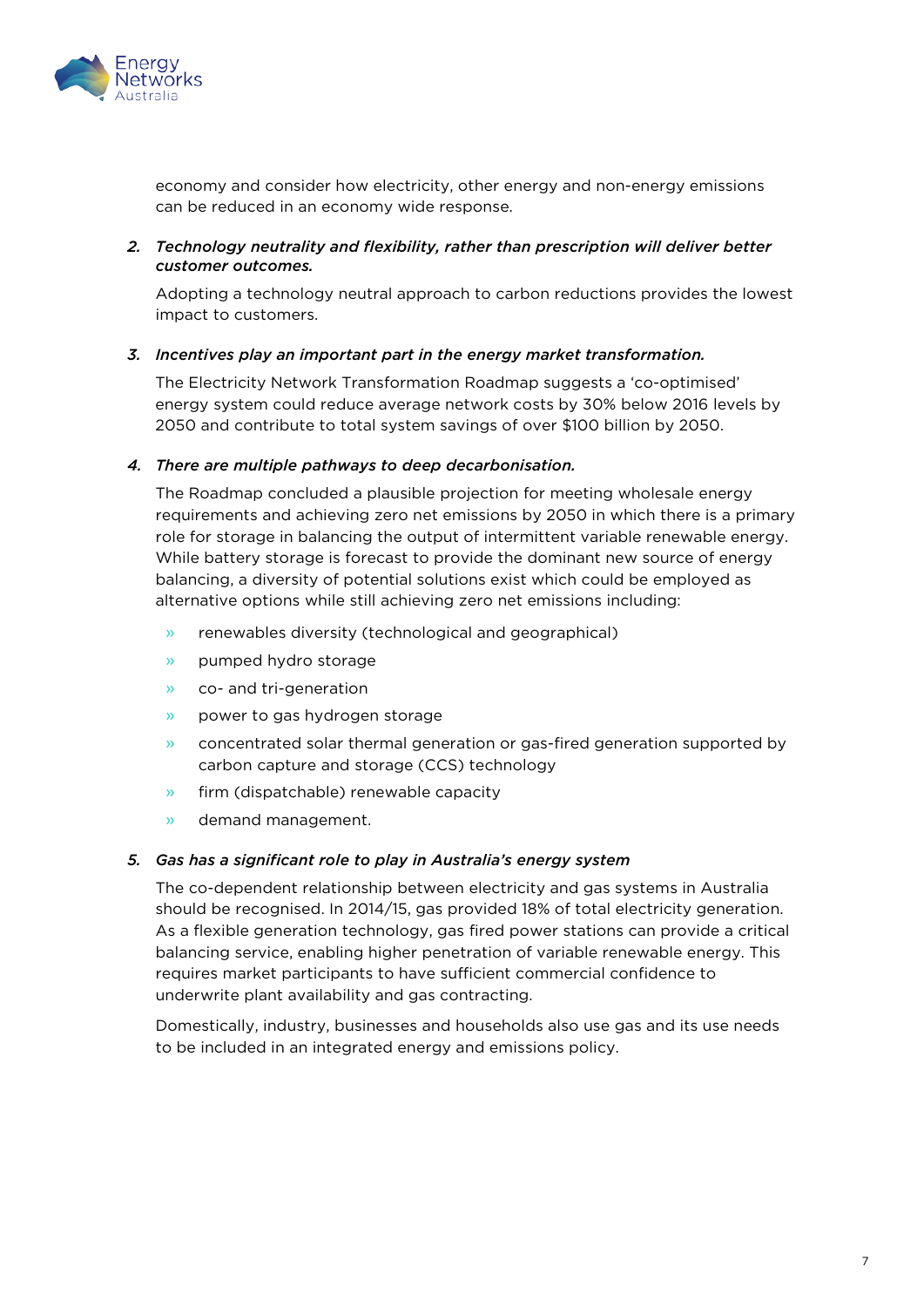

#### *6. Transmission interconnection, battery storage and secure gas supply are vital to creating a low emissions future.*

An increasing proportion of intermittent generation will be made possible by greater inter-regional transmission capacity. This capacity will allow for better management of intermittent generation profiles using geographic diversity, lower energy prices for consumers, and greater energy security and emissions reduction benefits from better utilisation of renewable energy resources. The transmission network will also increasingly provide ancillary services to stabilise the power system.

#### *7. Support to ongoing research and development, and demonstration of low emission technologies.*

Research and development, and innovation allow new low emission technologies to be developed, tested and introduced to the market.

## <span id="page-7-0"></span>System Security and Reliability

With regard to Chapter 6 and 7 on System Security and Reliability Energy Networks Australia notes that the chapters are a good summary of current arrangements and significant trends. Energy Networks Australia supports the AEMC's identified goals, initiatives and work plans.

Energy Networks Australia considers that it would be helpful for the AEMC to update the initiatives and the tabulated summary at the end of each Chapter on a two to three monthly basis. This would be a valuable resource for stakeholders.

Energy Networks Australia sees a need for policy certainty. During a period of numerous fast-moving and inter-dependent reviews, significant investment risks to an efficient energy transition will result from blurred governance, dysfunctional markets, poorly coordinated policy, and regulatory frameworks. This includes risks emanating from multiple and overlapping reviews on similar issues. These include, but are not necessarily limited to:

- Sun Metals' Five Minute settlements rule change. Based on the direction of the AEMC's draft determination, this is likely to fundamentally change the wholesale market and should be better defined and understood, before further action on this rule change;
- » AEMO's Generator Technical Performance Standards 2017 rule change and its impacts on power system security;
- » AGL's inertia ancillary services market rule change;
- » Westpac's Secondary Trading of settlement residue distribution units rule change; and
- » the AEMC's impending Frequency Control Frameworks Review.

The AEMC should be vigilant in providing on-going clarity in such an environment.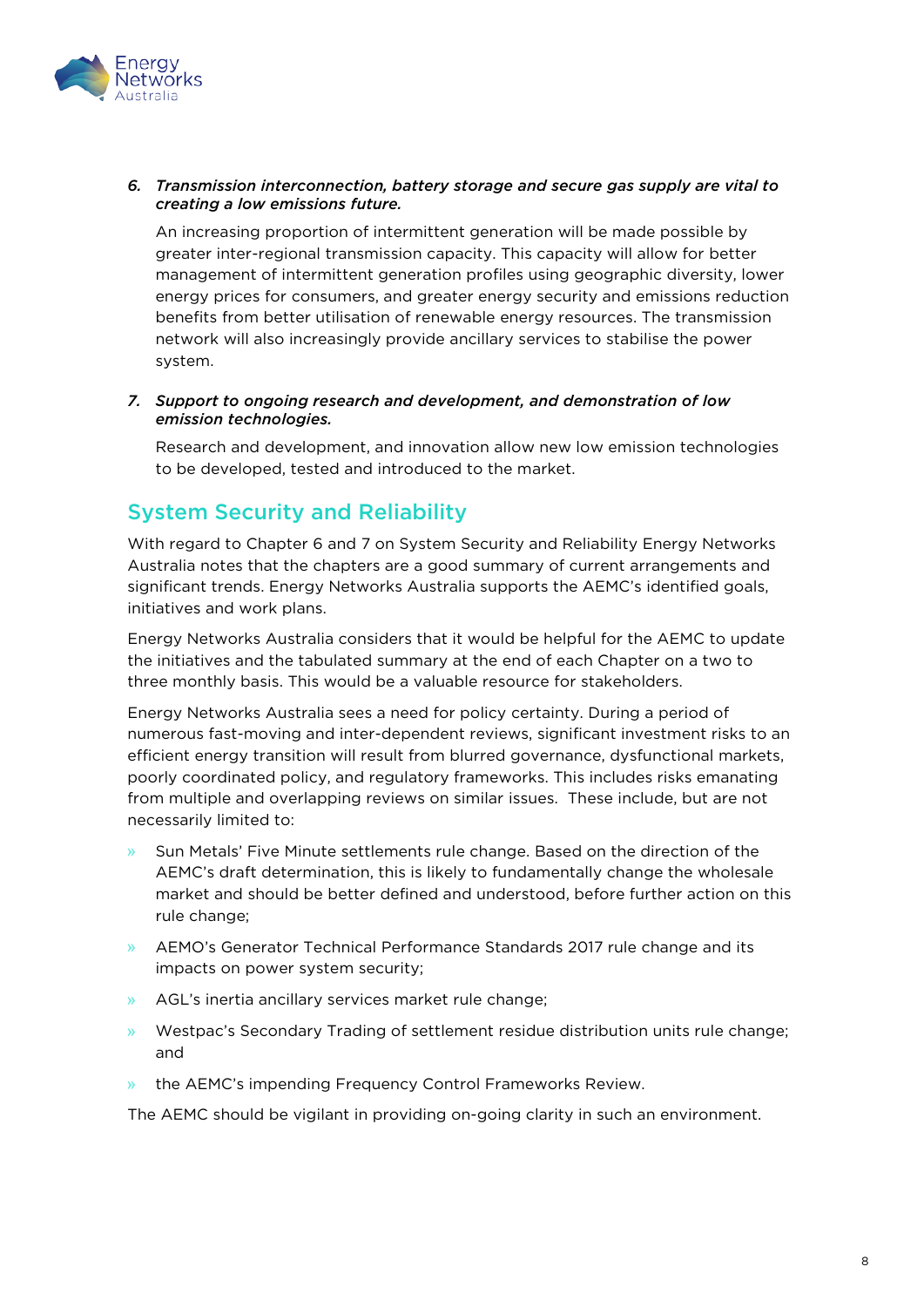

There are two rule changes that deal with minimum levels of inertia and related fault levels/system strength, including the 'do no harm' obligation on new generators, which are new and place obligations on TNSPs and other nominated parties. Where there is so much fluidity and concurrent inter-related NEM developments, it may be appropriate to allow the AEMC's newly approved arrangements for minimum levels of inertia to be operationalised and to work as envisaged for a period.

## <span id="page-8-0"></span>Effective Markets

With regard to Chapter 8 on effective markets, Energy Networks Australia notes that the AEMC appears inclined toward maximising market outcomes on the belief that this will deliver preferable customer outcomes without first considering a broader system view, which may deliver improved customer outcomes when compared to a solely market focussed approach.

Energy Networks Australia considers that a system-wide, consumer-outcome perspective should guide the approach to developing markets. Just as there are considerable potential benefits of a well-functioning market, there can be significant costs to consumers from dysfunctional markets, as we can see all too readily at present. In addition, some of the most competitive well-functioning markets (e.g. financial institutions) have some level of central planning and co-ordination.

Energy Networks Australia considers that the AEMC should further explore these issues as part of this Review, including consideration of relevant evidence and international experience.

We continue to recommend the Commission adopt an approach that does not prejudge particular outcomes, noting that the future investment identified may occur and be influenced by evolving market and regulatory environments to the one we have now.

The AEMC notes that networks are being required to implement more cost-reflective tariff structures. This should enable retailers and consumers to make more efficient consumption decisions.

Energy Networks Australia notes that networks have actively sought to progress tariff reform under the Rules framework implemented by the AEMC and administered by the AER.

Networks have progressed this work despite the fact that under revenue cap regulation, tariff reform is 'revenue neutral' to the network service provider. Networks have vigorously pursued revenue neutral tariff reforms on the basis that, to the extent that poorly designed market frameworks or government interventions limit timely progress on tariff reform, the risks will affect customers most directly.

Further analysis by Energeia for the Roadmap found that without action on pricing reform, customer cross-subsidies would increase significantly, disadvantaging those unable to take up new technologies. The electricity bill of a medium sized family unable to take up distributed energy resources would be over \$350 per annum worse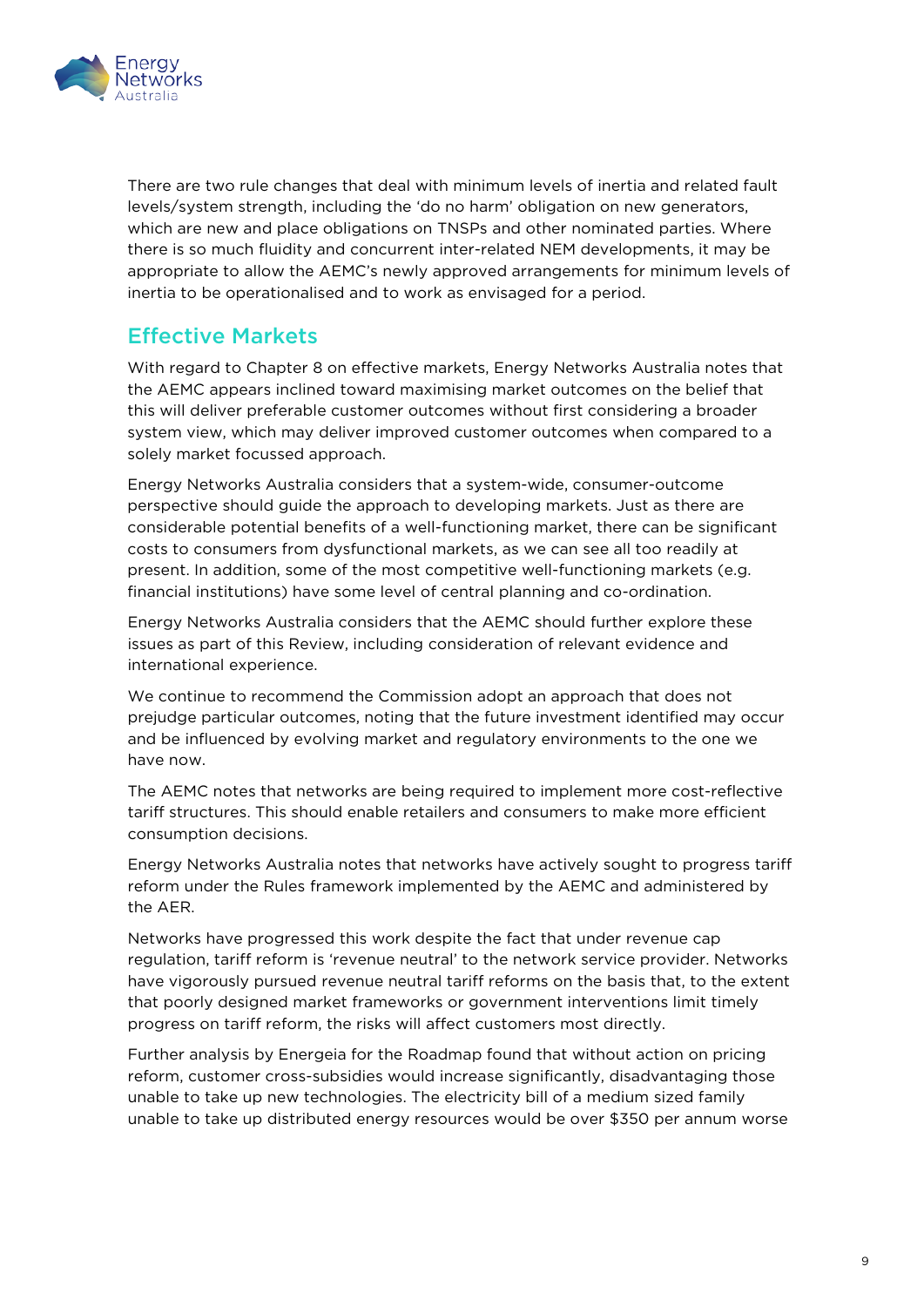

l

off in 2027 and up to \$600 per annum worse off in 2050 due to increasing cross subsidies, compared to the Roadmap scenario.

This compares to a 'co-optimised' energy system could reduce average network costs by 30% below 2016 levels by 2050 and contribute to avoided network expenditure of \$16 billion by 2050. However, this is reliant on:

- » First wave tariff reform: networks providing cost-reflective network tariffs to the universal customer base to increase efficiency and fairness; and
- Second wave incentives: networks providing incentives for grid support services 'in the right place, at the right time'. Customers would be paid to avoid the need for network investment in return for orchestrating distributed energy resources (whether distributed generation, storage, demand response, etc.).

A critical finding of the Roadmap was that the fairer system of prices could only be achieved in the requisite timeframe through changes to tariff assignment policy. Existing Australian tariff assignment policy predisposes retailers to continue to assign customers to legacy tariffs unless the customer makes a conscious decision to adopt a different retail product including a cost reflective network tariff. However, waiting for customers to opt-in to new network tariffs fails to achieve timely take up of fair and efficient network tariffs, with 70% of customers forecast to remain on legacy tariffs in 2026. Based on current take-up rates in Victoria and other States, this forecast is likely to be understated.

Despite the promotion of tariff reforms by the AEMC and acceptance by COAG Energy Council, AER and diverse stakeholders of the benefits and desirability of change, cost reflective network tariffs will not be delivered by relying on market actors in the current regulatory context. Many electricity distribution businesses have had some form of cost-reflective tariff available for small customers - some over a long period. However, take-up has been very low in most jurisdictions, as evidenced by the table below:

| <b>NEM Region</b> | Average years alternative cost<br>reflective tariffs available | <b>Customers still assigned to</b><br>legacy volume tariffs (%) |
|-------------------|----------------------------------------------------------------|-----------------------------------------------------------------|
| NSW/ACT           | 14                                                             | 88%                                                             |
| QLD               | 5                                                              | 100%                                                            |
| <b>VIC</b>        | 14                                                             | 89%                                                             |
| SA                | っ                                                              | 100%                                                            |
| <b>TAS</b>        | 8                                                              | 100%                                                            |
| <b>NEM</b>        | 11                                                             | 92%                                                             |

Customer take-up has of cost reflective network tariffs has been limited due to a number of factors<sup>2</sup>:

the penetration of advanced meters is a critical prerequisite. The Roadmap recommended active monitoring of market outcomes following the introduction of

<span id="page-9-0"></span><sup>2</sup> See Energy Networks Australia (2016) *Electricity Network Tariff Reform Handbook*,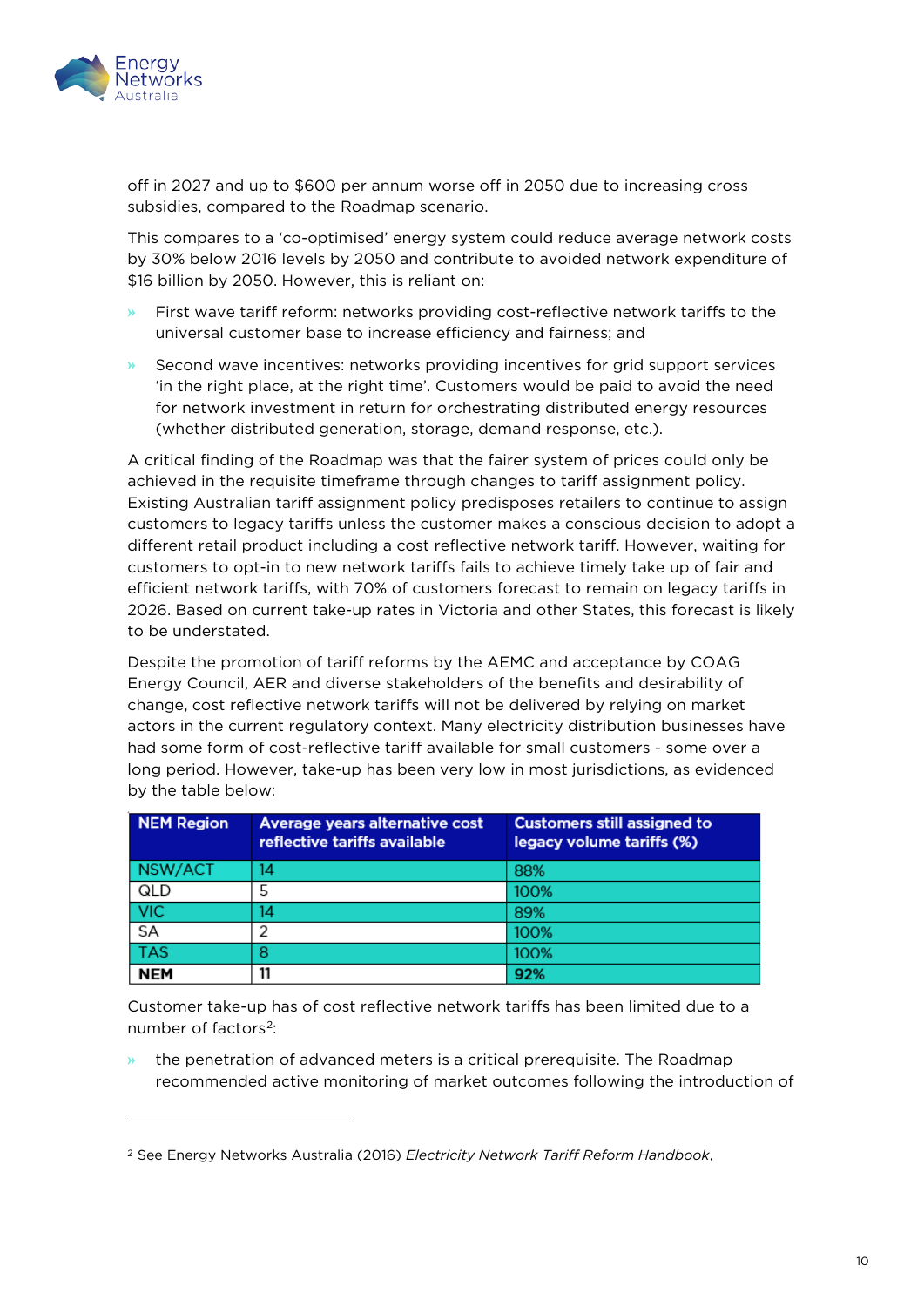

contestable metering. It also recognised that without an active tariff assignment policy, even high levels of advanced meter penetration will remain unutilised for cost reflective tariffs.

- State government interventions to prevent assignment even where the customer retained the opportunity to 'opt out' to current tariff structures; and
- » policy assumptions that retailer will actively market retail tariffs based on cost reflective network tariffs and that customers will actively engage with new offers and 'Opt In'.
- » Current regulatory arrangements requiring network businesses to meet a customer impact principle in developing network tariffs where it has little control over how the network portion of the bill is carried through to the final customer.

Currently in most jurisdictions, the retailer effectively has more control than the network provider in whether the retailer receives a cost reflective network charge for small customers. As highlighted in a Victorian Government Order in Council mandating Opt In frameworks, the network must comply with the retailer assignment of the customer to a cost reflective or legacy tariff. Customer recruitment to cost reflective tariffs is beyond direct control of networks.

Energy Networks Australia suggests that the AEMC should consider recommending:

- » that Governments remove barriers to cost reflective network tariffs being provided to electricity retailers, noting Tariff Structures Statements are independently approved by the AER;
- » should Governments wish to retain an 'opt in' model in which end use customers must actively choose to enter into retail market offers reflecting cost-reflective network tariffs, this policy need not impact the ability of the network to provide a cost reflective network charge to the retailer; and
- » greater transparency of metering churn rates and options, which would see a faster penetration of meter uptake.

### <span id="page-10-0"></span>**Networks**

With regard to Chapter 9 on networks Energy Networks Australia notes that over the coming decades, the energy market will transition from one in which most energy is sourced from large-scale transmission connected generators, to one where 50% or more of energy is provided by distribution connected resources.

Modelling in the ENA-CSIRO Roadmap found that the forecast scale of these resources is such that unanticipated orchestration and inevitable bidirectional flows of energy could breach constraints even at transmission level and put overall system security of supply at risk. Energy Networks Australia considers that a critical issue is that these resources, if not controlled appropriately, could result in widespread overload and/or invoke of technical constraints on the distribution network. Dealing with this potential issue will require: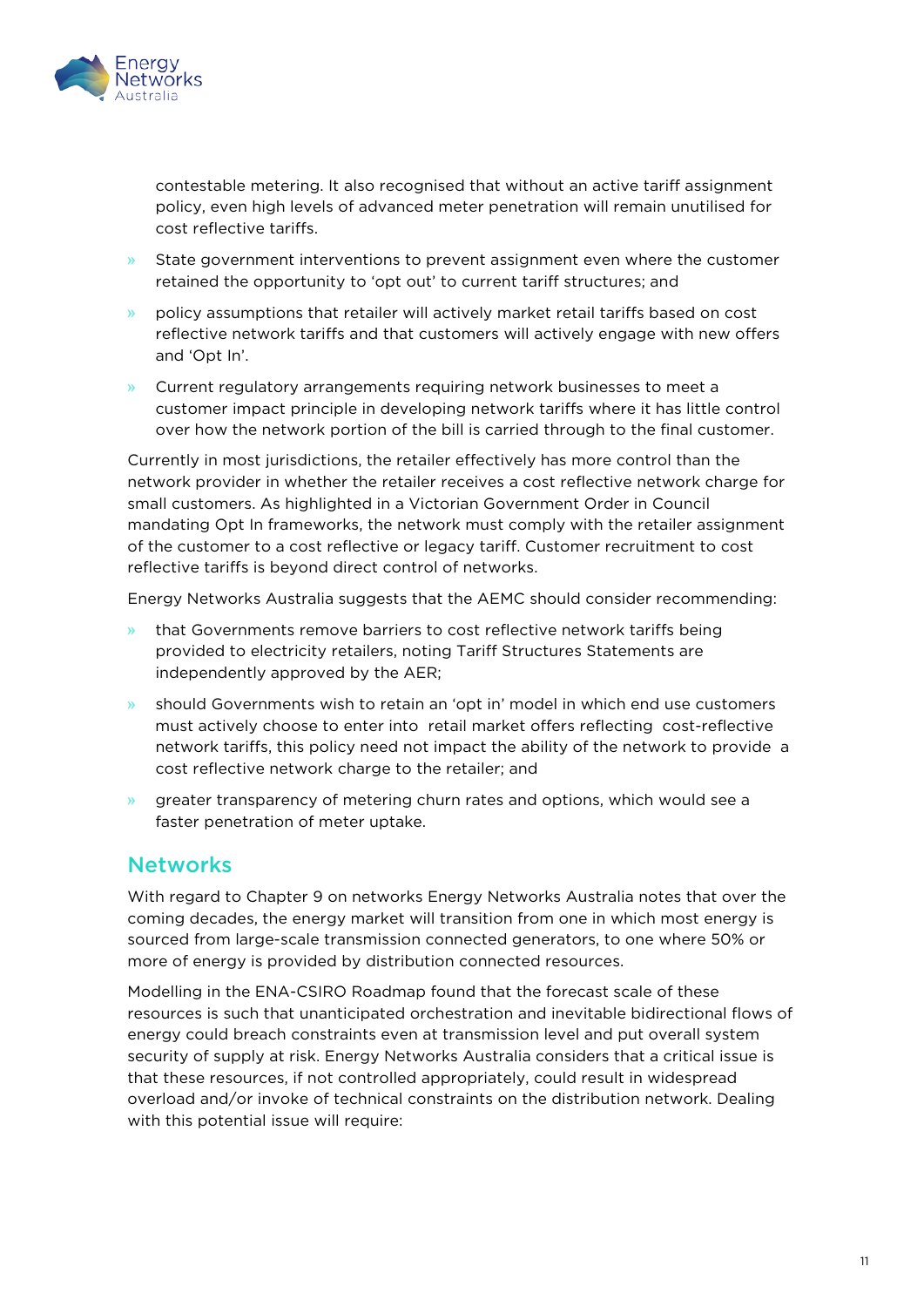

- » significant enhancement of network visibility, communications and control functionality;
- » the development of advanced power system architecture;
- » an improved interface with AEMO, in mapping, monitoring, and forecasting DER;
- $\rightarrow$  capability in overlaying two way flows across the system and managing them in a way that ensures the greatest amount of DER can be used for the greatest amount of markets;
- » accurately forecasting energy and demand at different time scales and at different levels of the network; and
- » increased data transparency (including for customer participation and planning) is also necessary to ensure fair access for all parties.

Energy Networks Australia suggests that it is important for future regulatory and market frameworks to deal appropriately with these issues.

The AEMC's focus in section 9.2 ("Networks as efficient platforms for energy services") is on its own review of the coordination of generation and transmission investment. Energy Networks Australia is concerned that it fails to discuss or prioritise other important workstreams in this area, in particular the following recommendations of the Finkel review:

- » AEMO should have a stronger role in planning the future transmission network, including through the development of a NEM-wide integrated grid plan to inform future investment decisions.
- » Significant investment decisions on interconnection between states should be made from a NEM-wide perspective, and in the context of a more distributed and complex energy system.
- » AEMO should develop a list of potential priority projects to enable efficient development of renewable energy zones across the NEM.

These recommendations flowed from one of the "three pillars" of the Finkel review – better system planning. However, they are not addressed in the AEMC discussion paper. This suggests that, while the Finkel review recognised the importance of these measures, the AEMC's priorities discussion paper does not reflect the significance and the priority which should be attached to progressing them.

In addition, Energy Networks Australia notes that it will be vital to ensure that the design and operation of the regulatory investment test for transmission (RIT-T) is consistent with the transmission investments identified through the integrated grid plan, if the NEM is to make a successful transition towards renewable energy sources. The interaction of the RIT-T with NEM-wide system planning and the identification of strategic transmission investments should be identified as a priority workstream by the AEMC.